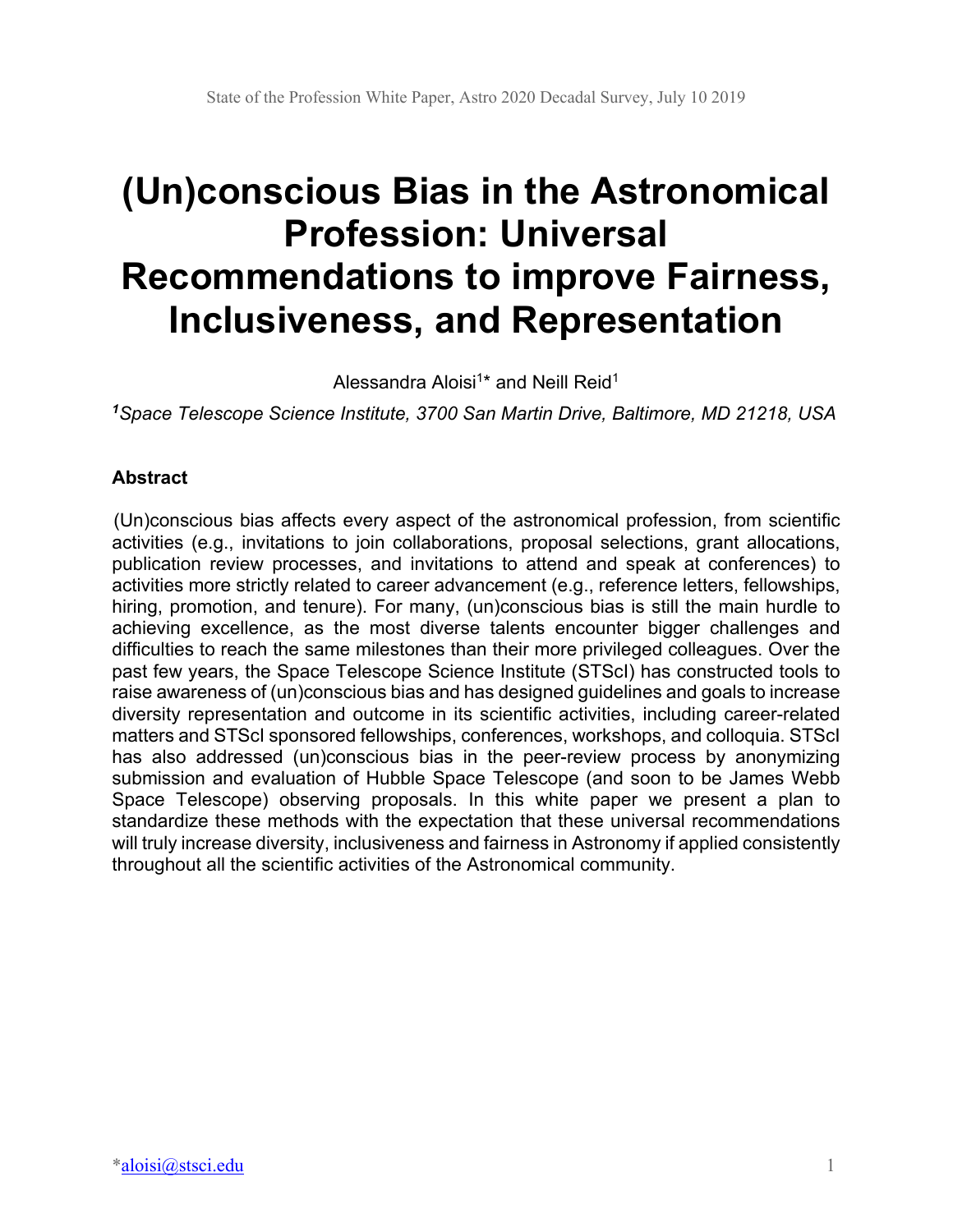## **1. Why Diversity is important in Science**

Diversity matters both in the workplace and in everyday life! Diversity allows for a wider range of people, skills, talents, and perspectives to be involved. When this happens, fewer concepts are taken for granted, more questions are raised in discussions, and more viewpoints are taken into account in devising solutions. The key to a breakthrough is often the ability to see the problem from different perspectives, not simply "being smart" (Page, 2007). When groups of highly talented people work together to solve a hard problem, what matters most in achieving an output that is bigger than the sum of the individual contributions is their diversity, rather than their individual abilities (Ely & Thomas 2001; Parrotta, Pozzoli, & Pytlikova 2011; Ostergaard, Timmermans, & Kristinsson 2011). In other words, diversity is not separate from increasing overall quality, rather it is essential to achieve it.

Diversity is particularly important in science where knowledge progression is made in teams and is based on breakthroughs (Temm 2008). According to Kenneth Gibbs, Jr., Ph.D. (2014), "Diversity in science refers to cultivating talent and promoting the full inclusion of excellence across the whole social spectrum" in a way that includes people of, e.g., all genders, races, and backgrounds just to mention a few key aspects of individuals. This means that if we want excellence in science we need to continually focus on hiring, cultivating, and retaining talent that would not be otherwise accessible (Carrell, Page, & West 2010).

## **2. Science and The Paradox of Meritocracy**

Many may view diversity efforts in science as intrinsically contrary to the ideal of meritocracy, a system that rewards a combination of ability and effort in such a way that according to the Merriam-Webster dictionary definition, "the talented are chosen and moved ahead on the basis of their achievement".

However, it is necessary to acknowledge the existence of the so-called "Paradox of Meritocracy". When a company's core values emphasize meritocratic values, those in managerial positions award, for example, larger rewards (salary, promotions), to male employees than to equally performing female employees (Castilla 2008; Castilla & Bernard 2010). Those who believe they are the most objective (such as scientists) may actually exhibit the biggest bias as they do not feel it is necessary to monitor and scrutinize their own behavior.

## **2.1. Simulating Gender Bias Effects**

The paradox of meritocracy and its interplay with gender bias has been modelled through computer simulations by Martell, Lane, & Emrich (1996). The cumulative effects of gender bias on career and organizations is presented in Figure 1 in a simulation performed in Spring 2018 from the website http://doesgenderbiasmatter.com/ (unfortunately no longer available). In the simulation, the organization starts with a 1:1 gender ratio at each level (from entry level 1 to executive level 8). All employees go through a performance evaluation cycle twice a year for 10 years, with the performance review scores randomly generated for each employee. In the specific simulation presented in Figure 1, a 5%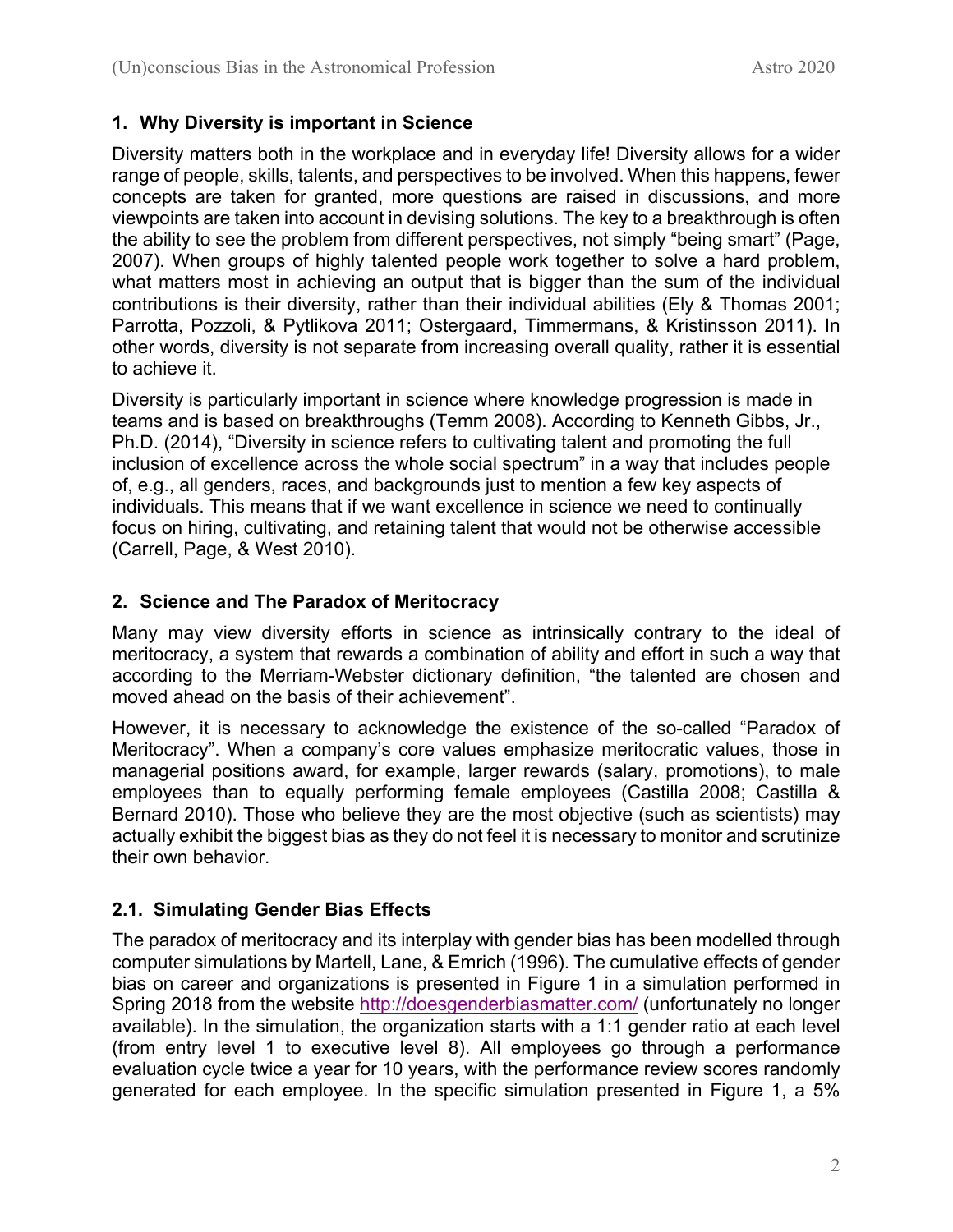increase was artificially introduced in the performance review scores for men (on a performance scale from 1 to 100, with a typical value for very successful employees around 70, a 5% increase would yield 73.5 which is well within the errors of a performance assessment). The simulations consider a 15% turnover at all levels, with new positions filled with the highest-ranking performers from the preceding level. In 10 years, the organization ends up unbalanced with less women in leadership positions, i.e., only 30% and 25% respectively at the senior and executive levels (levels 7 and 8).

In summary, organizations need to continuously counteract (un)conscious bias effects in hiring, promotion and leadership selection in order to level the playing field not only for women, but even more for other under-represented groups.

While this simulation reproduces what happens in an organization, this reality is not too far off compared to the situation that women face at every level of their scientific career in academia. This result holds for other under-represented minorities with effects that accumulate if an individual is at the intersection of multiple under-represented dimensions (e.g., women of color).



**Figure 1**: Changes in gender ratio when a 5% bias is introduced in favor of men vs. women in the simulation of a generic organization starting with a 1-1 gender ratio at each level and run over a 10-year period.

## **3. Deconstructing Bias**

As scientists, we like to believe that we are all objective. After all, we have been trained to handle data objectively, and to apply the rigor of scientific method to everything we do. While it is tempting to think that only a minority of uninformed people are biased, the truth is that we are all biased. We all perceive and treat people based on their social groups (ethnicity, gender, sexual orientation, etc.; see, e.g., Valian 1998 and Fiske 2002).

In our everyday modern life, we are continuously bombarded with a high volume of information and our brain relies on schemas to make sense of the world around us, especially when quick decisions are required. Schemas can be compared to "cognitive shortcuts" used to increase efficiency in navigating situations. They are conceptual frameworks that help our brain to anticipate what to expect from experiences and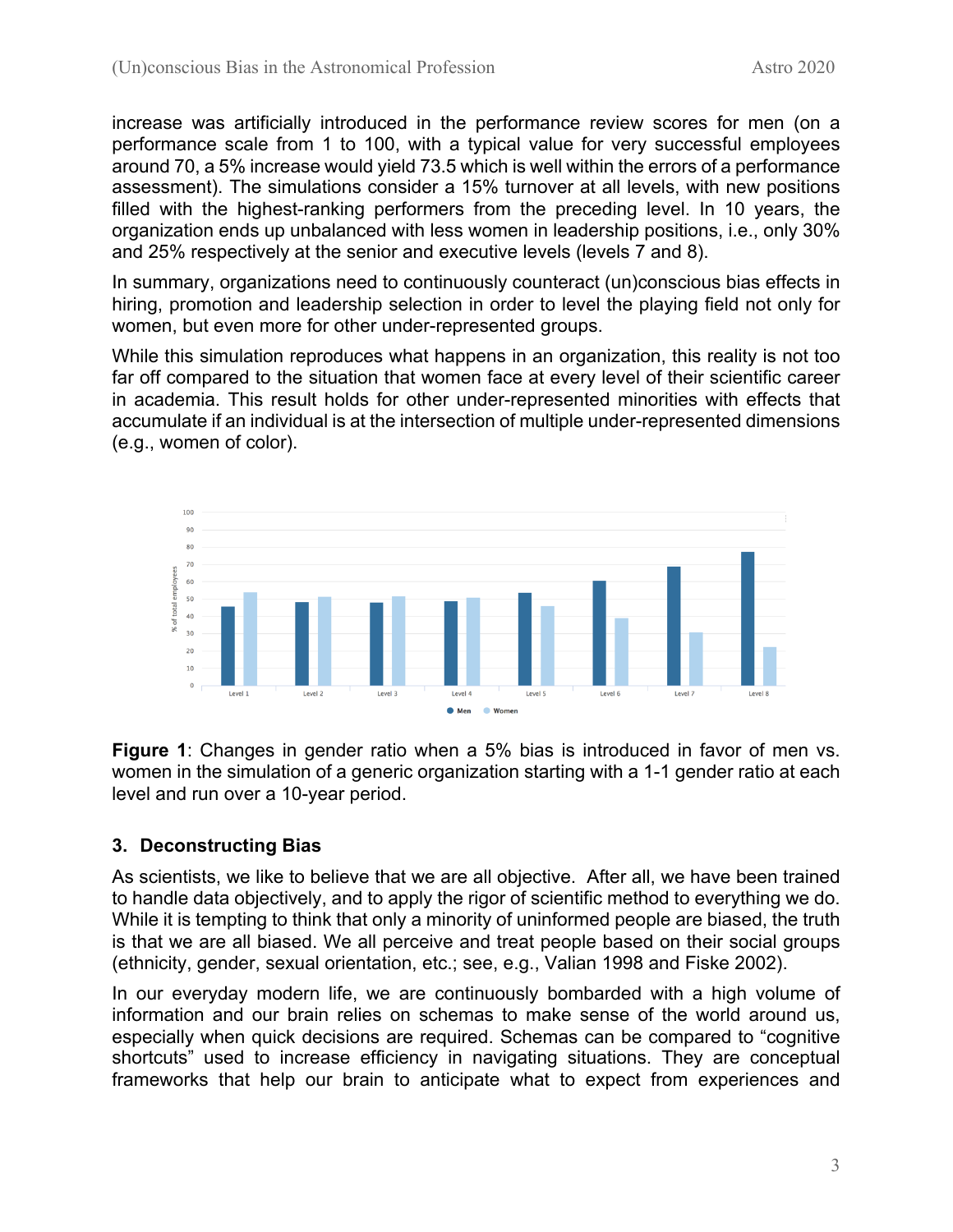situations. We are often not aware that we have schemas, but our brain relies on them particularly when time is short and pressure to make a quick decision is high.

These cognitive roadmaps for quickly processing and categorizing information, are built and enforced over a lifetime. They are created through exposure, i.e., direct contact (e.g., personal experiences), or second-hand contact (e.g., through upbringing, books, social media and popular culture). They are widely culturally shared: e.g., both men and women hold them about gender, and both whites and people of color hold them about race/ethnicity.

Biases are schemas, (un)conscious hypotheses and expectations of others based on their group membership that influence our judgement and how we interact with them (regardless of our own group). These schemas include both "attitudes" - those general gut feelings towards a category (e.g., like vs. dislike) - and "stereotypes" - more specific associations between a category and a particular trait (e.g., Asians are good at math; women are natural caregivers). Attitudes and stereotypes introduce bias in the decisionmaking process, because they represent information that diverges from a neutral point. In particular, "explicit (conscious) biases" are attitudes and stereotypes that we are aware of and constantly check for accuracy, appropriateness, and fairness to self-correct as needed. "Implicit (unconscious) biases" are instead attitudes and stereotypes that we are not aware of and we cannot identify through direct introspection, but that are still influencing our actions and decisions, sometimes at a great extent.

Ultimately, biases are errors in the decision-making, and for this reason it is extremely important to be aware of them and mitigate their effects.

## **4. How to bring Unconscious Bias to light**

Founded in 1998 by three scientists (T. Greenwald, M. Banaji, and B. Nosek), "Project Implicit" is a non-profit organization and international collaboration among researchers focused on providing new ways of understanding attitudes, stereotypes, and other hidden biases that are outside of active awareness and control, but still influence our perception, judgment, and action.

The Implicit Association Test (IAT) is the key tool developed by this organization (see https://implicit.harvard.edu/implicit/). It is a web-based series of exercises that uses the reaction time for concepts associations as the basis for the test. The IAT discovered a significant degree of implicit bias among those tested on several factors including race, gender, sexual orientation, and national origin. It is a particularly useful tool as, when taken, it reveals our implicit attitude towards the factors above mentioned. For example, we may believe that both men and women are equally associated with science, but the test may bring to the surface that we associate men with science more than we associate women, and this belief might be very frequently found.

## **5. Unconscious Bias Happens**

Schemas do lead to unconscious bias and affect evaluation of individuals belonging to different groups in two distinct ways (Figure 2): (1) they affect the "standard" we use to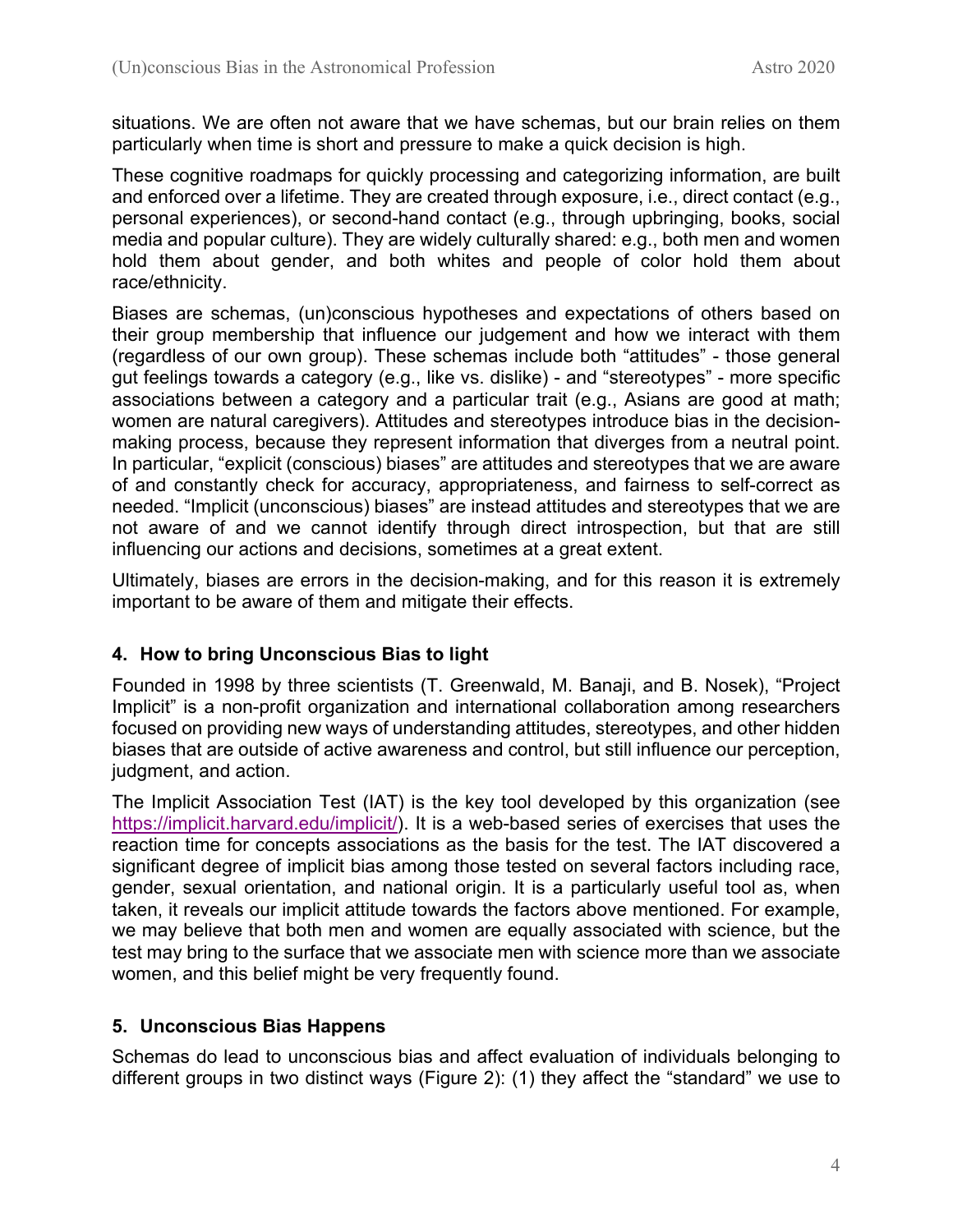evaluate the performance of individuals (Biernat & Manis 1994), and (2) they affect the "criteria" we use to judge the performance of individuals (Valian 1999).



**Figure 2**: The two different ways in which unconscious bias affects evaluation of individuals (from "Fostering Women's Leadership", Davies' keynote presentation at "Building a Culture of Women Leaders" organized by the National District Attorney Association (NDAA) on 20 July 2015). If gender bias is considered, women are held to higher "standards" than men *(left),* or different "criteria" are used from a hiring committee to evaluate a candidate, i.e., experience for a woman versus education for a man *(right)*.

In Astronomy, unconscious bias affects every aspect of the astronomical profession, from the most scientific activities such as invitations to join collaborations, committee memberships, peer-review processes for articles as well as proposals and grants, and invitations to attend and speak at conferences, to activities more strictly related to academic career advancement, such as reference letters, applications for fellowships, hiring, promotion, and tenure.

Some examples of unconscious bias, drawn from science as well as other disciplines, are given below. While not exhaustive, these examples all contain lessons that we should learn and translate into new universal policies, if we want to make the field of Astronomy more inclusive and fairer.

## **5.1. Blind Music Auditions**

The most famous example of how unconscious bias affects evaluations is gender bias in orchestra auditions and hires. By analyzing the records of more than 14,000 individuals who auditioned for 8 major US symphony orchestras from mainly 1970 to 1996, Golding & Rouse (2000) found that the adoption of 'blind" auditions with a screen to hide the player's identity from the judging committee (and later on a carpet to conceal the footsteps that could unravel the sex of the candidate), increased the probability that a woman would advance from preliminary rounds to subsequent rounds by 50%. Roster data (lists of orchestra personnel from programs) from 11 major US orchestras show that the switch to blind auditions accounted for  $\sim$  30% of the increase in the proportion of women among new hires between 1970 and 1996.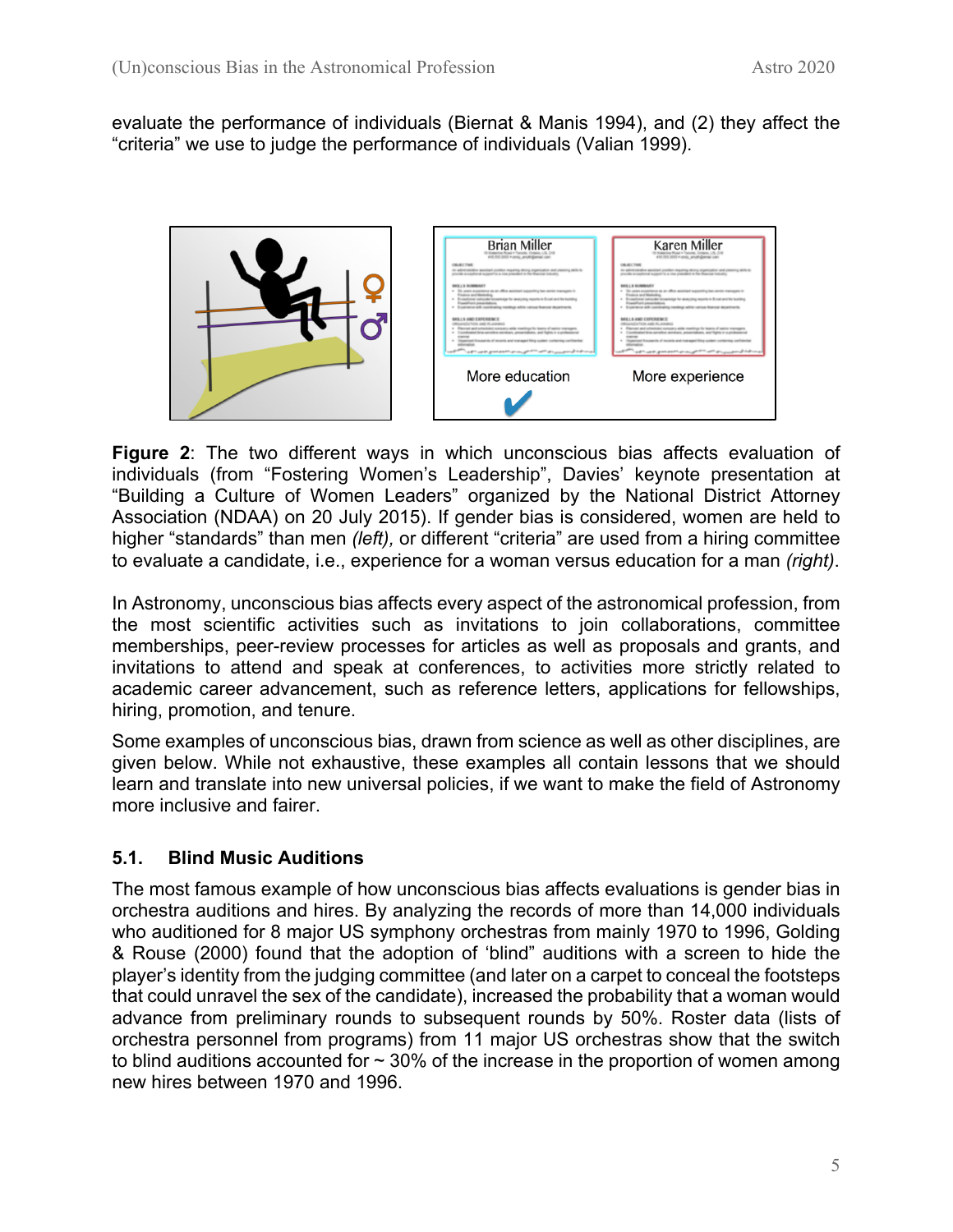#### **5.2. Gender Bias in Evaluations of Curricula Vitae**

Steinpreis, Anders, & Ritzke (1999) studied the effects of gender bias in academia through the evaluation of curricula vitae (CVs) by outside reviewers and search committee members. For this purpose, they used the same CV of a real-life scientist at two different stages of her career (job search and tenure), and assigned a male or a female name to each of the two CVs. What they found is that when evaluating identical application packages for an assistant professorship, male and female psychology professors preferred 2:1 to hire a male candidate (Brian Miller) over a female candidate (Karen Miller). This is consistent with earlier studies that have shown how department heads were significantly more likely to hire female candidates at the assistant professor level and male candidates with identical records at the associate professor level (e.g., Fidell 1970). Similar results were found by Moss-Racusin et al. (2012) for evaluations of graduate student application materials.

Steinpreis, Anders, & Ritzke (1999) also showed that when evaluating identical packages at a more experienced level (tenure), there was no effect of gender on the respondents' recommendations for hiring or granting tenure. However, reservations were expressed four times more often when the identifier was Karen rather than Brian.

#### **5.3. Race Bias in Evaluations of Resumes**

Bertrand & Mullainathan (2004) studied the effects of race bias in the labor market by sending out fake resumes with randomly assigned white-sounding names (e.g., Emily or Greg) and African-American names (e.g., Lakisha or Jamal) to help-wanted advertisements in Chicago and Boston newspapers. What they found is that Emily or Greg needed to send about 10 resumes to get a callback, compared to Lakisha or Jamal who needed to send about 15 resumes, a significant 50% impact.

On average, Lakisha or Jamal needed 8 more years of experience to get as many callbacks as Emily or Greg. The higher the resume quality, the larger the gap between callbacks for Emily/Greg and Lakisha/Jamal.

#### **5.4. Gender Bias in Letters of Recommendation for Academia**

A couple of peer-reviewed articles have investigated how gender bias affects letters of recommendations for jobs in academia, specifically postdoctoral positions (Dutt et al. 2016) and faculty positions (Madera, Hebl, & Martin 2009) at US Universities and Institutes. What these studies have found are profound differences in the way male and female applicants are described. The tone of the letters was independent of the writer's gender.

Male applicants are more likely to get excellent letters. They are described in terms of action-oriented characteristics such as "confident", "assertive", "aggressive", "ambitious", and "independent". In addition, terms like "brilliant scientist", "trailblazer", and "one of the best students I've ever had" are often used.

Female applicants, on the other hand, are more likely to get good letters. In these letters, they are more often described in terms of relationship-building characteristics such as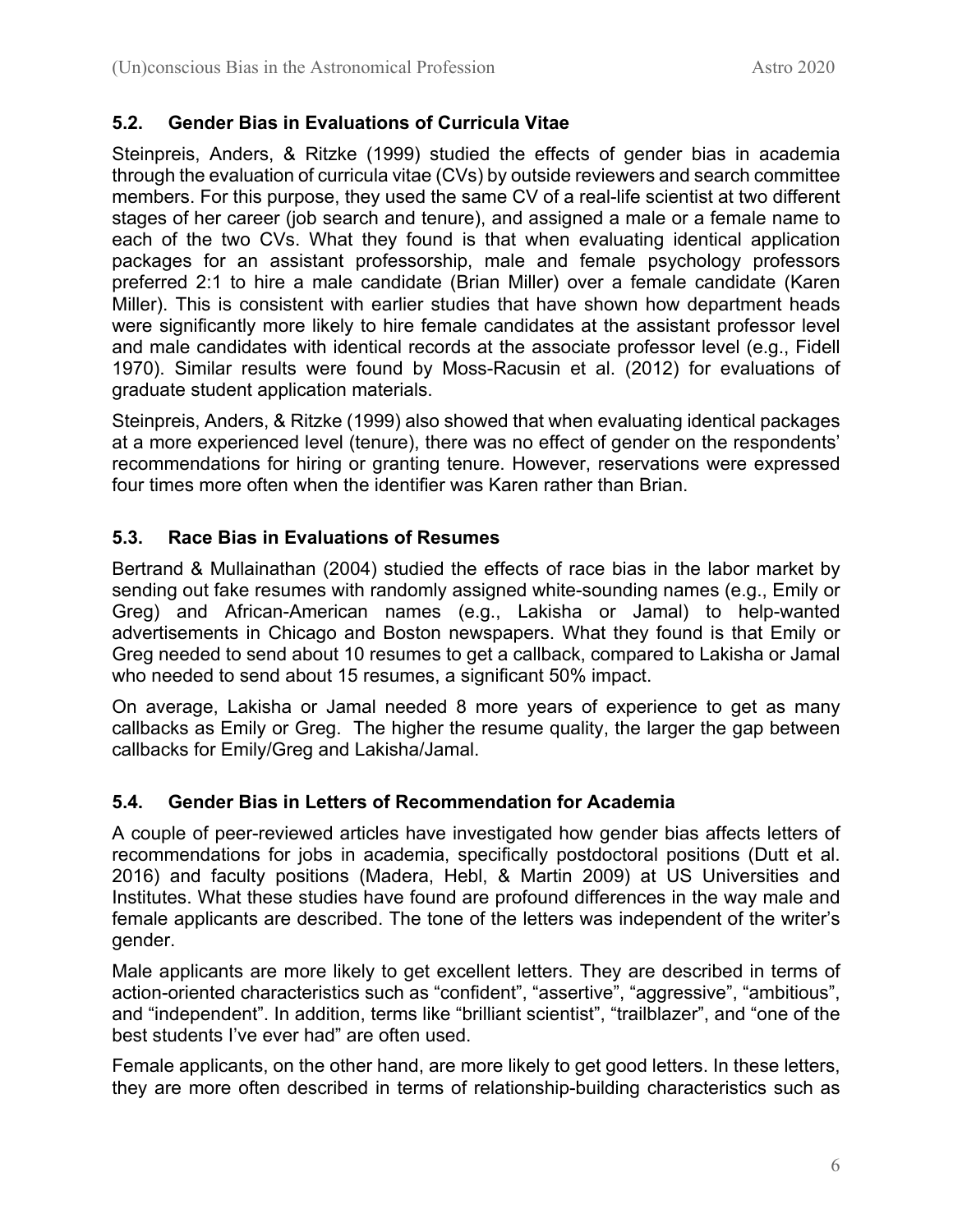"nurturing", "caring", "kind", "agreeable", and "warm". Terms like "solid scientist doing good work", "highly intelligent", and "very knowledgeable" are frequently used in this case.

It is easy to conclude from these studies that women are tendentially not described in terms of the leadership skills necessary to excel in science, and are thus penalized when applying for jobs or coming up for tenure.

## **5.5. Biases in Peer-Review Process**

Peer review is at the basis of science. Yet, (un)conscious biases affect such process in a significant way. Several studies have been undertaken to highlight these issues, and single-blind reviews (where the reviewer knows the names and affiliations of the authors), have been replaced by dual-blind reviews (where neither author nor reviewer identity is disclosed) in an attempt to mitigate bias effects.

Dual-blind review was introduced in 2001 by the journal *Behavioral Ecology. F*ollowing this change, a significant 8% increase in first-author papers by female authors, and a corresponding 8% decrease in first-author papers by male authors, was recorded (Budden et al. 2008).

In a more recent study, Tomkins, Zhang & Heavlin (2017) performed a controlled experiment where contributions for a highly prestigious conference in computer science were simultaneously assigned to an equal number of selection committee members for single- or dual-blind reviews. For this discipline, research first or exclusively appears in peer-reviewed conferences rather than journals, so this experiment is indicative of the competitive peer-review process in other STEM fields, including Astronomy. The experiment highlighted a significant preference of single-blind reviewers to favor famous authors and authors from prestigious institutions.

## **6. Tackling (Un)conscious Bias at STScI**

The Space Telescope Science Institute, operated by the Association of Universities for Research in Astronomy (AURA) on behalf of NASA, is the science operations center for the Hubble Space Telescope (HST), the James Webb Space Telescope (JWST) and the Wide-Field Infrared Space Telescope (WFIRST). STScI also manages and operates the Mikulski Archive for Space Telescopes (MAST), and is the data management center for both the Kepler mission and the Transiting Exoplanet Survey Satellite (TESS).

STScI houses a full-time scientific staff (the equivalent of faculty in academia) who help ensure that the NASA missions supported by the institute perform at their best. The more than 100 researchers employed by AURA as well as the European Space Agency (ESA) and the Canadian Space Agency (CSA), perform original research in a broad range of Astrophysical topics including solar system, exoplanets, star formation, galaxy formation and evolution, and cosmology.

The institute, similarly to other astronomical departments, has several committees that manage a variety of scientific activities ranging from recruitment, evaluation, and promotion of research staff, to organization of the weekly colloquium and the yearly scientific symposium. In order to mitigate the effects of (un)conscious bias, over the past few years STScI has constructed tools to specifically raise awareness of (un)conscious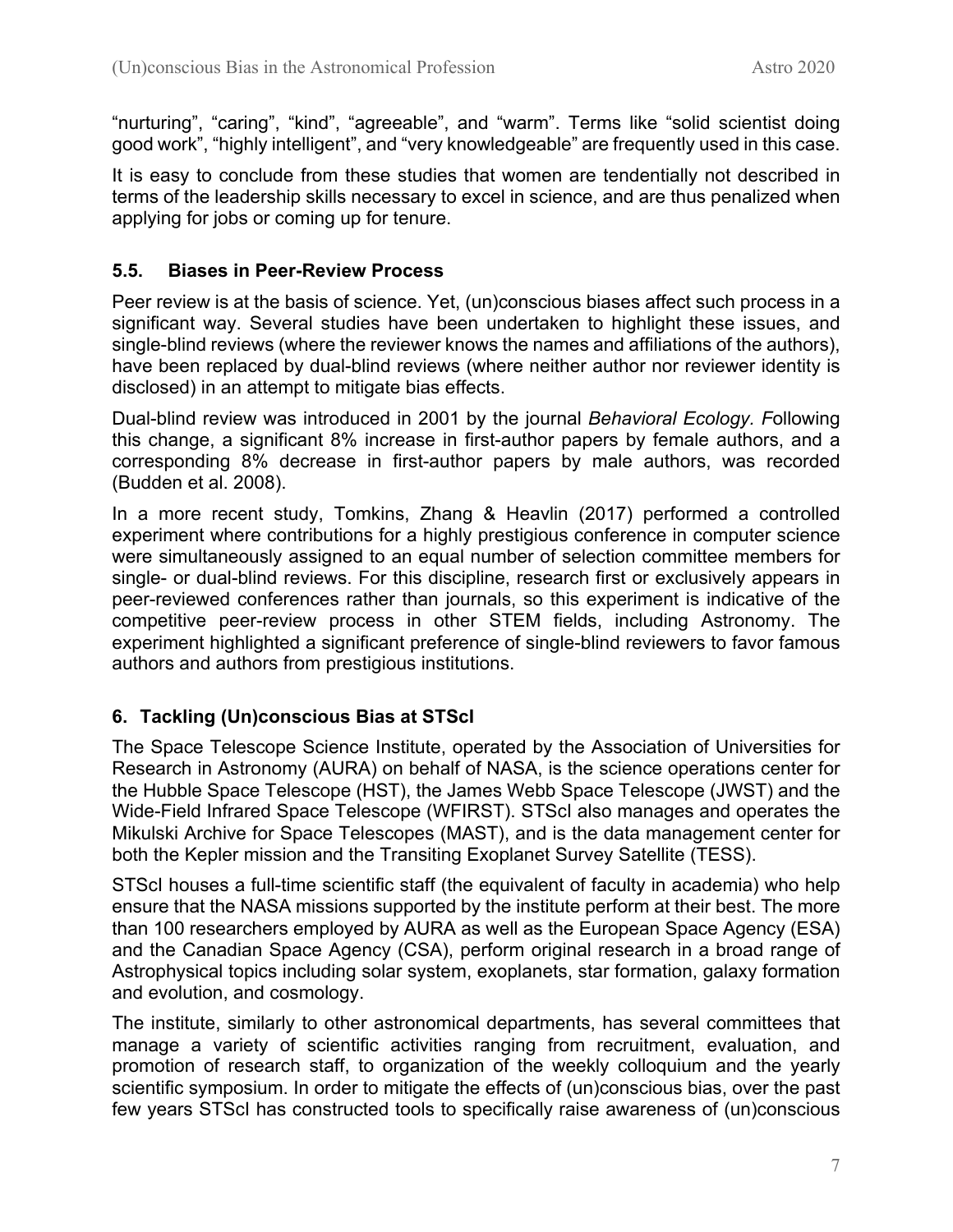bias and has designed guidelines and goals to increase diversity representation and outcome in its scientific activities.

#### **6.1. Diverse Committees for a Diverse Outcome**

One of the most powerful initiatives was born out of the Women in Astronomy Forum (WiAF) at STScI (De Rosa et al. 2019). Based on the idea that a more diverse committee ensures a more diverse outcome (Casadevall & Handelsman 2014), WiAF proposed uniform guidelines on binary gender representation goals for each scientific committee at STScI and provided recommendations on how to achieve such goals in a homogenous way. The goal is 40% representation in each committee, similarly to the fraction of women in early-career Astronomer positions, with a minimum floor of 27% corresponding to the representation of women in the research staff at STScI. We also created a baseline record based on the past 3-5 years that highlighted the bias present in our past activities, as well as metrics and tools to track progress towards our new goals. While the focus of the current work is on binary gender, we do believe that these best practices will significantly mitigate biases against other under-represented groups.

## **6.2. Tailored (Un)conscious Bias Training**

To aid with the goal of increasing representation and fairness, STScI staff have also compiled an extensive presentation on (un)conscious bias, with modules tailored to the specific activities of each scientific committee. This presentation is given at the start of each committee's activity. We are planning to convert this presentation into a video. This will make it easier for committee members to take parts of the bias training specific to their scientific activity and take the training at their own pace.

#### **6.3. Newly Adopted Best Practices for Scientific Committees**

Considerations from the ad-hoc presentation developed by STScI staff and recent practical experiences have converged into the formulation of the following recommendations as an effective tool to combat (un)conscious bias at every step of the scientific activities performed by each STScI committee:

- Increase awareness of how implicit bias can affect evaluation by taking the IAT tests, particularly those related to gender and race; the results are kept confidential but allow each committee member to become aware of their potential biases (https://implicit.harvard.edu/implicit/).
- Avoid use of global (subjective) judgement. Define instead explicit and objective evaluation criteria, and their relative importance, prior to beginning deliberation.
- In case of lack of information, unconscious bias kicks in more easily. To avoid that, all the materials submitted for each case (application, proposal, or tenure package) must be carefully read.
- Committee members must be mindful of biases in recommendation letters when evaluating applications or promotions with external letter writers.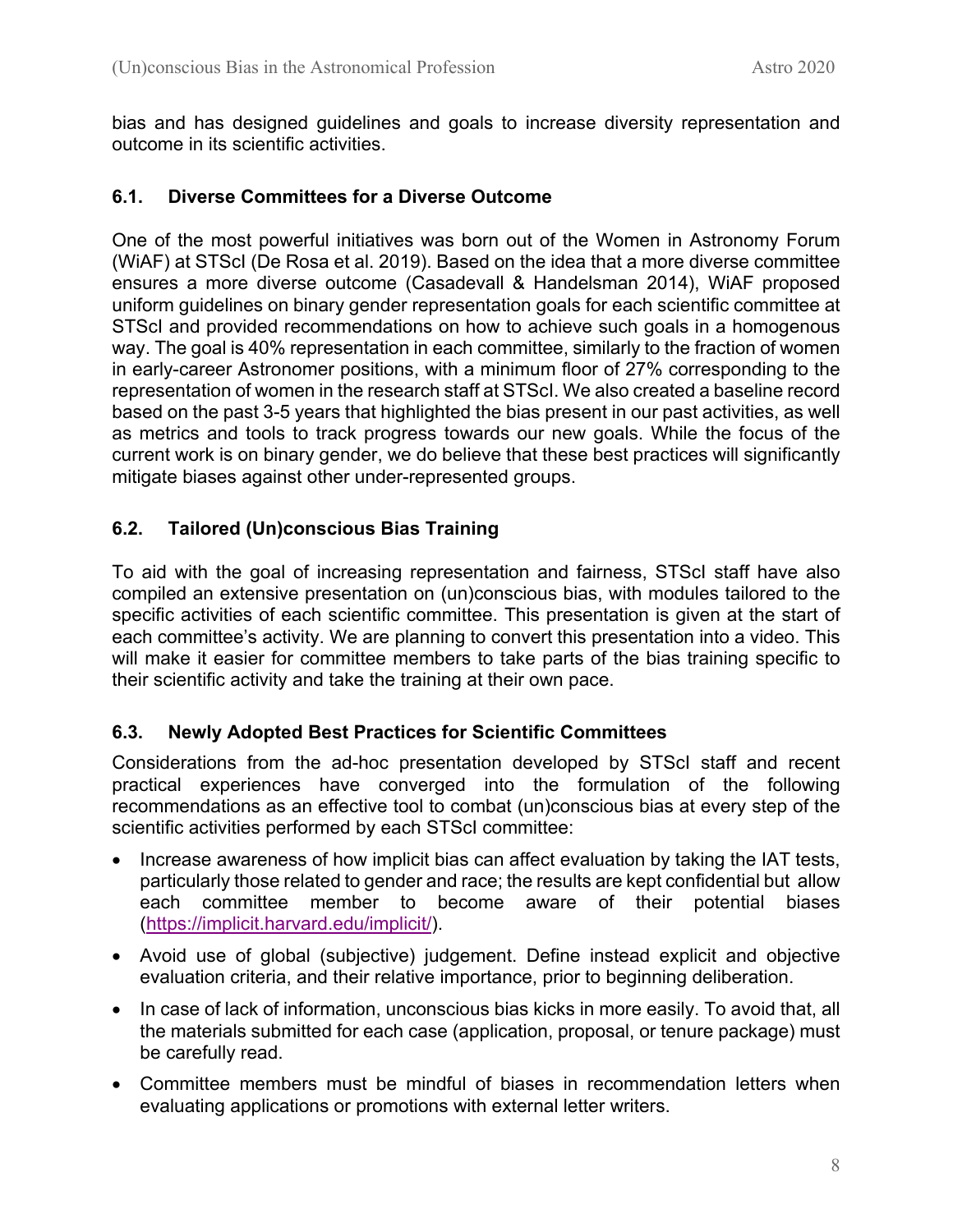- Sufficient discussion time must be given to each case (application, proposal or tenure package).
- During group discussions, committee members must be mindful of other committee members and respect their opinions. Chair should actively engage all committee members in the discussion.
- During deliberation, objective criteria must be constantly reminded and specific evidence must be offered in support of judgement.
- Committee members should refrain from identifying individuals by name and/or gender in discussions, but rather use neutral terms like, e.g., "the applicant", "the candidate", or "they" for individuals applying for jobs, and "the proposers" or "the proposal team" when discussing proposals.
- For scientific proposals, committee members should resist the temptation to discuss PI's individual qualifications; focus instead on the scientific and/or technical merits of the project. Proposals do not generally include CVs of the proposing team members. Any discussion of the proposing team's qualifications risk being influenced by biases (discussion based on perceived qualifications, not quantitative metrics) and extent of the proposer's network (networks of underrepresented individuals are smaller and have fewer connections to high-status scientists).

In addition, for hiring activities including selection of postdoctoral fellows and recruitment of research staff, the following recommendations should also be considered:

- The number of women and minorities in the applicant pool should be increased through active and open recruitment.
- The applicant pool demographics should be reviewed with Human Resources at every step of the selection process (triage, phone interviews, in-person interviews, offers).
- Structured interviews should be used same questions and same format for all candidates.

Even if a scientific committee has achieved the expected representation, has been trained about (un)conscious bias, and has followed all the steps outlined above, the outcome may still end up being biased. Ex-officio members should be present at committee deliberations to ensure that the best practices are followed. If the end result is still affected by bias, the recommendation is to raise awareness, discuss the biased outcome and redo the process.

## **6.4. Dual-Anonymous Review Process for HST Proposal Selection**

STScI manages the activities required to implement the highly competitive selection of the science program of HST and in the near future JWST. In the past, the HST proposal selection has shown evidence of gender bias. By analyzing data collected between 2001 and 2012, Reid (2014) found that the success rates for proposals with women as principal investigators (PIs) were lower (19%) than the success rates of their male counterparts (23%).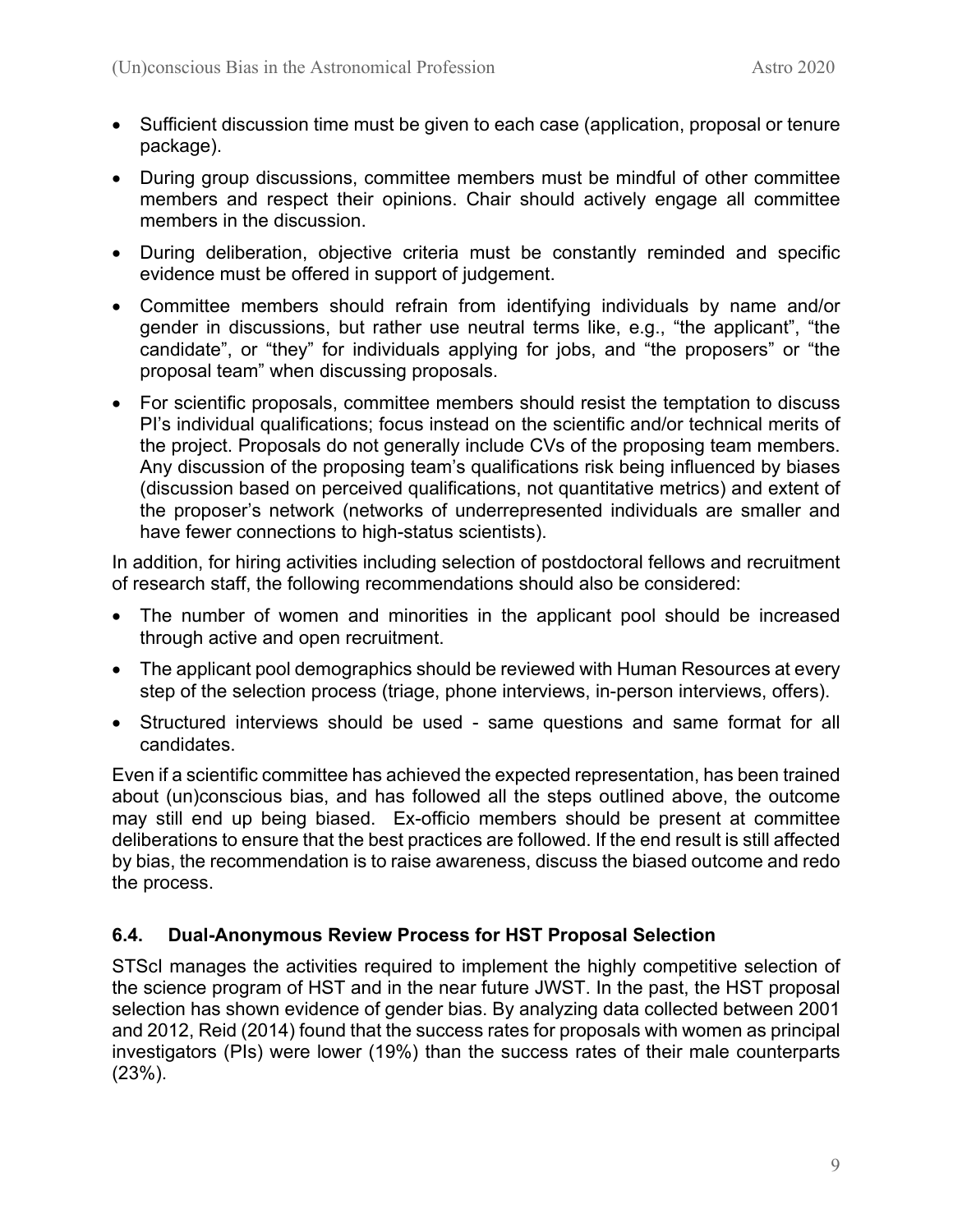In order to counteract this gender bias as well as other biases related to factors such as race, career stage, institutional size, and geographic origin, STScI introduced in 2018 a dual-anonymous review process where names of both proposers and reviewers remain unknown to all until after the end of the process. This first-of-its-kind process for proposals selection, resulted in women PIs having a higher success rate compared to men (8.7% versus 8.0%, respectively) for the very first time in 18 years (Figure 3). This result was so encouraging that NASA is now implementing dual-anonymous reviews for all its facilities (Witze 2019).



**Figure 3**: HST proposal acceptance rate by gender. From year 2001 to year 2017, there is a systematically higher success rate for men PIs than female PIs. This gender success rate drastically changed in 2018, when dual-anonymous peer-review process was introduced for the very first time in proposal selections to combat (un)conscious bias (adapted from Strolger & Natarajan 2019).

## **7. Recommendations and Conclusions**

STScI has invested time and effort in the last ten years to mitigate the effect of implicit bias across its activities, to level the playing field for ALL its constituencies. This includes scientific activities (e.g., committees to generate speaker lists, colloquium series, Symposia), career advancement related activities (e.g., recruitment and personnel committees, hiring, promotion, and tenure), and peer-review activities (time allocation, grant allocation, fellowships).

Based on documented evidence in the literature and past and on-going STScI efforts to implement best practices to counteract (un)conscious bias, and encouraged by the positive results that these measures are achieving, we recommend the universal adoption of the following practices that will benefit all underrepresented groups in Astronomy.

• Introduce **bias training** as a necessary preamble to all activities that involve a committee where discussion is necessary and selective decisions are expected. The STScI experience is that bias training greatly improves bias awareness, and makes the subsequent discussion fairer and less prone to gross bias effects.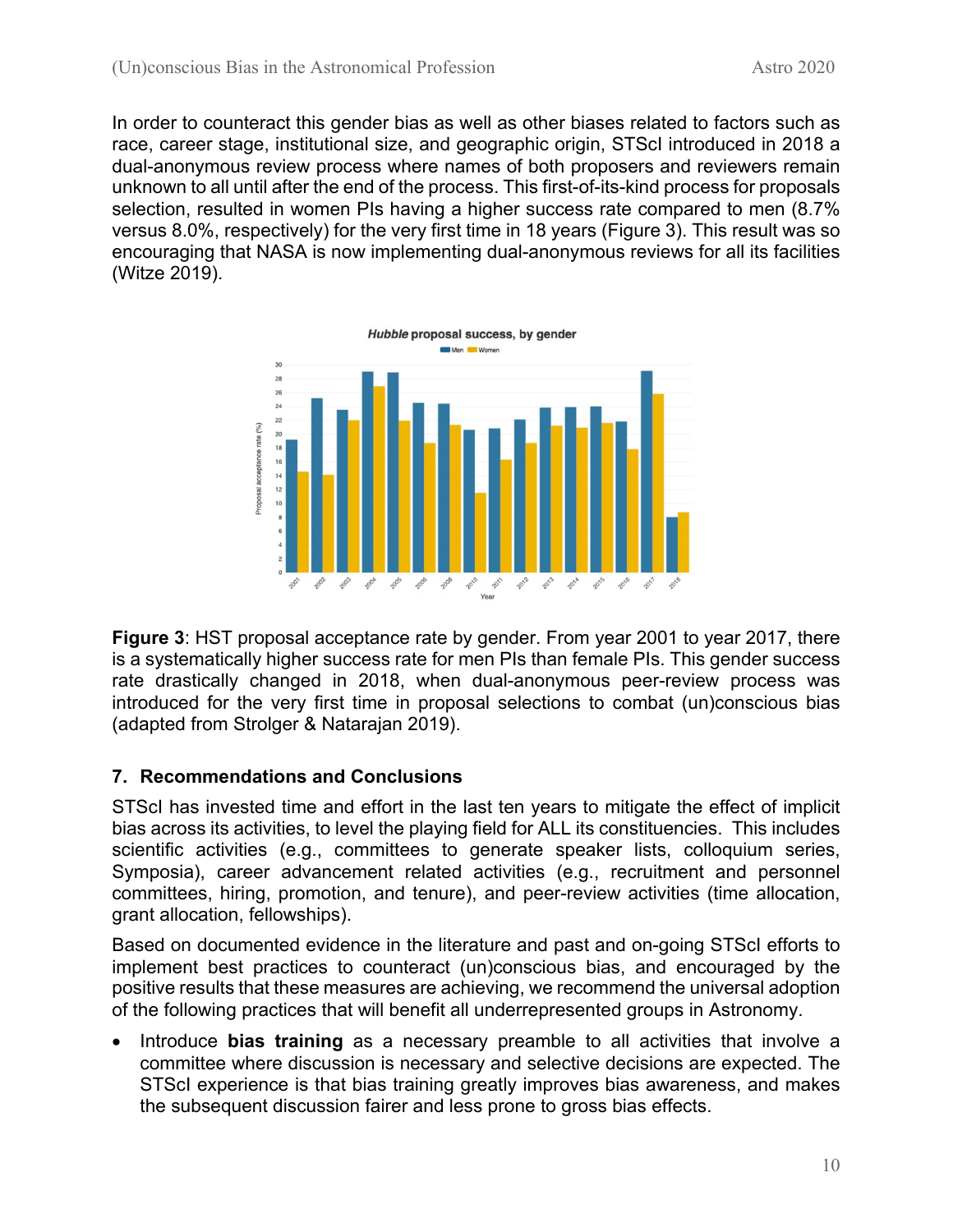- Introduce **explicit and objective criteria** before starting the evaluation process and consistently use them throughout. Offer specific evidence in support of judgement. Advertisements for jobs should explicitly state the criteria used to select candidates.
- **Track progress**. A significant step in the process is to establish an institutional baseline of representation on committees in relation to their outcomes. This will allow each institution to verify whether the introduced measures are working and will document progress toward reaching the overall goal of a leveled and fair playing field.
- Introduce **dual-anonymous peer-review process**, not only for allocating **telescope time**, but also when disbursing **grants** and **funds**. Preliminary findings from the HST proposal selection processes in 2018 and 2019 show encouraging signs in several areas. As an added bonus, reviewers remarked how the dual-anonymous process allowed them to focus only on the science and not on the scientist, in a process that some of them defined "liberating".
- Introduce **dual-anonymous processes in recruitment**. While this idea is still in its infancy, we recommend that institutions consider implementing pilot projects in a concerted fashion (maybe coordinated by the AAS). Our expectations are that this would significantly improve the way short lists are made and candidates are recruited and would greatly benefit minority constituencies. This would also allow astronomers to review and revise (and maybe delete altogether) the process of submitting reference letters that are often biased. We advocate exploring possibilities at institutional level and disseminate results nationwide.

Our expectation is that these universal recommendations will truly increase diversity, inclusion and fairness in Astronomy if applied consistently across all the scientific activities of the Astronomical community and all institutions. We also advocate sharing and communicating experiences and results from the implementation of these practices widely so that the entire astronomical community can benefit from learning of what has worked at different institutions. This effort can only succeed if the approach is shared in a collective fashion by the entire Astronomical community.

## **Acknowledgements**

The authors thank STScI leadership, in particular the director Ken Sembach and the deputy director Nancy Levenson, for fully supporting initiatives related to diversity and inclusiveness. We acknowledge Antonella Nota for her suggestion to write this paper based on recent new policy implementations at STScI, and for having pioneered some of the initiatives described above. The authors also thank Sheryl Bruff, Sylvia Baggett, Karrie Gilbert and the Diversity, Culture, and Respect Working Group of the Instruments Division at STScI for inspiring several parts of this paper. Similarly, Joan Schmelz and the ADVANCE grant program at The University of Michigan "STRIDE" led by Dr. Abigail J. Stewart are also acknowledged.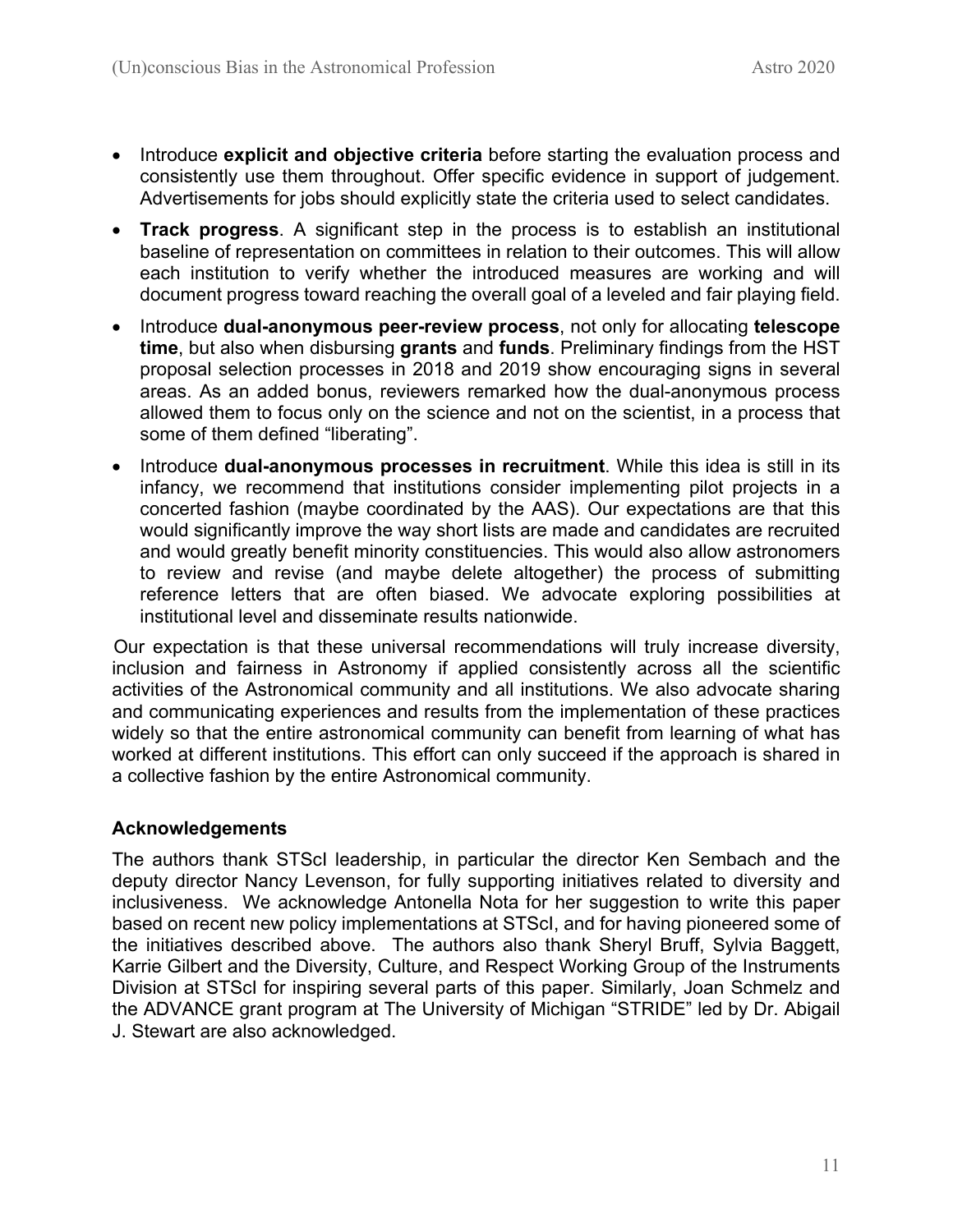## **References**

Bertrand, M., & Mullainathan, S. 2004, "Are Emily and Greg More Employable Than Lakisha and Jamal? A Field Experiment on labor Market Discrimination", *American Economic Review*, 94 (4), pp. 991-1013

Biernat, M., & Manis, M. 1994, "Shifting standards and stereotype-based judgments", *Journal of Personality and Social Psychology,* 66 *(1),* pp. 5-20

Budden, A. E., Tregenza, T., Aarssen, L. W., Koricheva, J., Leimu, R., & Lortie, C. J. 2008, "Double-blind review favours increased representation of female authors", *Trends in Ecology Evolution*, 23 (1), pp. 4-6

Carrell, S. E., Page, M., E., & West, J. E. 2010, "Sex and Science: How Professor Gender Perpetuates the Gender Gap", *The Quarterly Journal of Economics*,125 (3), pp. 1101– 1144

Casadevall, A. & Handelsman, J. 2014, "The Presence of Female Conveners Correlates with a Higher Proportion of Female Speakers at Scientific Symposia", American Society for Microbiology, 5 (1), e00846-13

Castilla, E. J. 2008, "Gender, Race, and Meritocracy in Organizational Careers", *American Journal of Sociology*, 113 (6), pp. 1479-1526

Castilla, E. J., & Benard, S. 2010, "The Paradox of Meritocracy in Organizations", *Administrative Science Quarterly,* 55 (4), pp. 543-576

De Rosa, G., Oliveira, C., Pacifici, C., Aloisi, A. et al. 2019, "Increasing Gender Diversity and Inclusion in Scientific Committees and Related Activities at STScI", State of the Profession White Paper, Astro 2020 Decadal Survey

Dutt, K., Pfaff, D. L., Bernstein, A. F., Dillard, J. S., & Block, C. J. 2016, "Gender differences in recommendation letters for postdoctoral fellowships in geoscience", *Nature Geoscience,* 9, pp. 805-808

Ely, R. J., & Thomas, D., A. 2001, "Cultural Diversity at Work: The Effects of Diversity Perspectives on Work Group Processes and Outcomes", *Administrative Science Quarterly*, 46 (2), pp. 229-273

Fidell, L. S. 1970, "Empirical verification of sex discrimination in hiring practices in psychology", *American Psychologist*, 25, 1094-1098

Fiske, S. T. (2002)' "What We Know Now About Bias and Intergroup Conflict, the Problem of the Century", *Current Directions in Psychological Science*, 11 (4), pp. 123-128

Gibbs. K., Jr. 2014, "Diversity in STEM: What It Is and Why It Matters", *Scientific American*, https://blogs.scientificamerican.com/voices/diversity-in-stem-what-it-is-andwhy-it-matters/

Goldin & Rouse (2000), "Orchestrating Impartiality: The Impact of "Blind" Auditions on Female Musicians", The American Economic Review", 90 (4), pp. 715-741

Madera, J. M., Hebl, M., R., & Martin, R. C. 2009, "Gender and letters of recommendation for academia: Agentic and communal differences", *Journal of Applied Psychology,* 94 (6), pp. 1591-1599